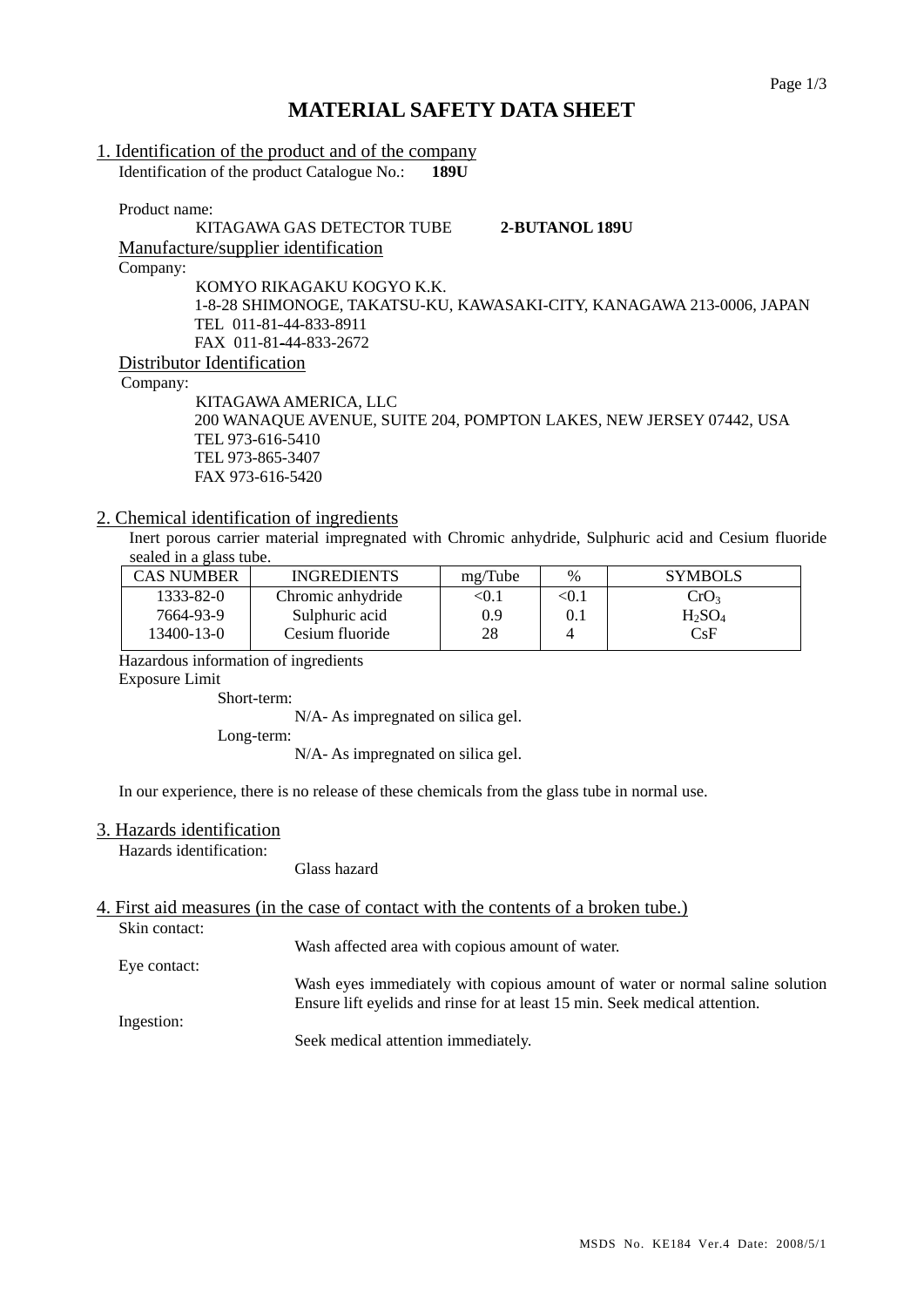| <u>5. Fire fighting measures</u><br>Flash point:       |                                                                                                                                                                |  |  |  |  |
|--------------------------------------------------------|----------------------------------------------------------------------------------------------------------------------------------------------------------------|--|--|--|--|
| Extinguishing media:                                   | Non-combustible                                                                                                                                                |  |  |  |  |
|                                                        | All known extinguishants can be used.                                                                                                                          |  |  |  |  |
| Special fire fighting Procedures:                      | None                                                                                                                                                           |  |  |  |  |
| Unusual fire & Explosion hazards:                      |                                                                                                                                                                |  |  |  |  |
|                                                        | Negligible fire hazard when exposed to heat or flame.                                                                                                          |  |  |  |  |
| 6. Accidental release measures<br>Personal protection: |                                                                                                                                                                |  |  |  |  |
|                                                        | Do not pick up broken glass with bare hands if the tube is broken. Cover with<br>inert absorbent such as vermiculite. Sweep up and contain for waste disposal. |  |  |  |  |
| 7. Handling and storage<br>Handling & use:             |                                                                                                                                                                |  |  |  |  |
|                                                        | Ensure the instructions for use are followed. Safety glasses and gloves should be<br>worn to prevent injury from splintering glass.                            |  |  |  |  |
| Storage:                                               | Keep away from direct sunlight and store at 25 degree C or lower.                                                                                              |  |  |  |  |
| 8. Exposure control/personal protection                |                                                                                                                                                                |  |  |  |  |
| Respiratory protection:                                | Not applicable                                                                                                                                                 |  |  |  |  |
| Ventilation:                                           | Not applicable                                                                                                                                                 |  |  |  |  |
| Other protective equipment:                            | Safety glasses and gloves                                                                                                                                      |  |  |  |  |
| 9. Physical/Chemical properties<br>Appearance:         |                                                                                                                                                                |  |  |  |  |
|                                                        | Yellow and white solid layers sealed in a glass tube.                                                                                                          |  |  |  |  |
| Boiling point:                                         | Not applicable                                                                                                                                                 |  |  |  |  |
| Melting point:                                         | Not applicable                                                                                                                                                 |  |  |  |  |
| Specific gravity $(H_2O=1)$ :                          | Not applicable                                                                                                                                                 |  |  |  |  |
| Evaporation rate (BuOAc=1):                            | Not applicable                                                                                                                                                 |  |  |  |  |
| Solubility in water:                                   |                                                                                                                                                                |  |  |  |  |
| Vapour pressure:                                       | Not applicable                                                                                                                                                 |  |  |  |  |
| Vapour density:                                        | Not applicable                                                                                                                                                 |  |  |  |  |
|                                                        | Not applicable                                                                                                                                                 |  |  |  |  |
| 10. Stability and Reactivity<br>Stability:             |                                                                                                                                                                |  |  |  |  |
| Incompatibilities:                                     | Stable at under ambient temperatures and pressures.                                                                                                            |  |  |  |  |
| Hazardous decomposition products:                      | Not applicable                                                                                                                                                 |  |  |  |  |
| Hazardous polymerization:                              | None<br>None                                                                                                                                                   |  |  |  |  |